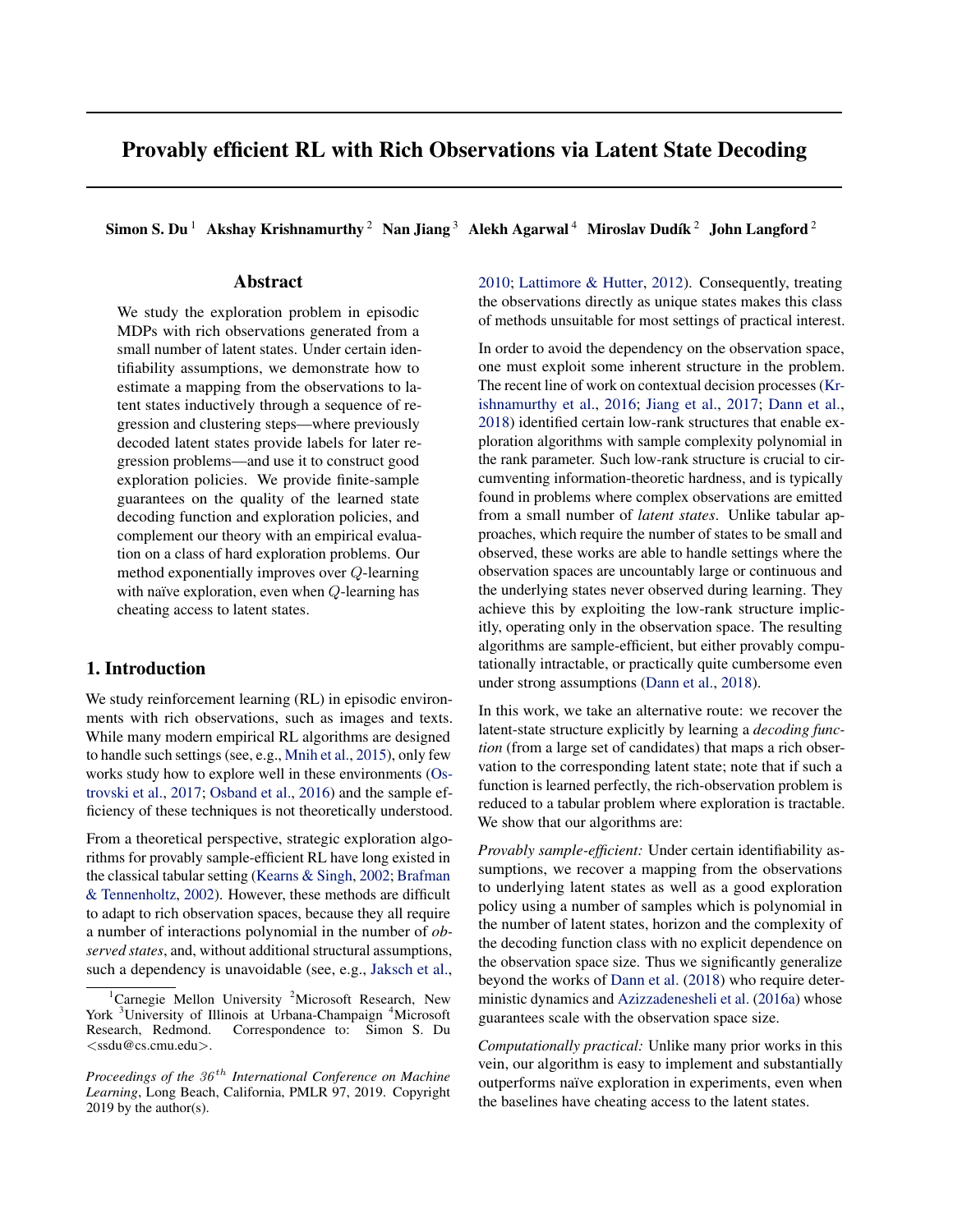<span id="page-1-0"></span>In the process, we introduce a formalism called *block Markov decision process* (also implicit in some prior works), and a new solution concept for exploration called  $\epsilon$ –policy cover.

The main challenge in learning the decoding function is that the hidden states are never directly observed. Our key novelty is the use of a backward conditional probability vector (Equation [1\)](#page-3-0) as a representation for latent state, and learning the decoding function via conditional probability estimation, which can be solved using least squares regression. While learning a low-dimensional representations of rich observations has been explored in recent empirical works (e.g., [Silver et al.,](#page-8-0) [2017;](#page-8-0) [Oh et al.,](#page-8-0) [2017;](#page-8-0) [Pathak et al.,](#page-8-0) [2017\)](#page-8-0), our work provides a precise mathematical characterization of the structures needed for such approaches to succeed and comes with rigorous sample-complexity guarantees.

## 2. Setting and Task Definition

We begin by introducing some basic notation. We write [*h*] to denote the set  $\{1, \ldots, h\}$ . For any finite set *S*, we write *U*(*S*) to denote the uniform distribution over *S*. We write  $\Delta_d$  for the simplex in  $\mathbb{R}^d$ . Finally, we write  $\|\cdot\|$  and  $\|\cdot\|_1$ , respectively, for the Euclidean and the  $\ell_1$  norms of a vector.

## 2.1. Block Markov Decision Process

In this paper we introduce and analyze a *block Markov decision process* or *BMDP*. It refers to an environment described by a finite, but unobservable *latent state space S*, a finite *action space* A, with  $|A| = K$ , and a possibly infinite, but observable *context space*  $X$ . The dynamics of a BMDP is described by the *initial state*  $s_1 \in S$  and two conditional probability functions: the *state-transition function p* and *context-emission function q*, defining conditional probabilities  $p(s' | s, a)$  and  $q(x | s)$  for all  $s, s' \in S$ ,  $a \in A$ ,  $x \in \mathcal{X}$ .<sup>1</sup>

The model may further include a distribution of reward conditioned on context and action. However, rewards do not play a role in the central task of the paper, which is the exploration of all latent states. Therefore, we omit rewards from our formalism, but we discuss in a few places how our techniques apply in the presence of rewards (for a thorough discussion see Appendix [B\)](#page-0-0).

We consider episodic learning tasks with a finite horizon *H*. In each episode, the environment starts in the state  $s_1$ . In the step  $h \in [H]$  of an episode, the environment generates a context  $x_h \sim q(\cdot|s_h)$ , the agent observes the context  $x_h$  (but not the state *sh*), takes an action *ah*, and the environment transitions to a new state  $s_{h+1} \sim p(\cdot | s_h, a_h)$ . The sequence  $(s_1, x_1, a_1, \ldots, s_H, x_H, a_H, s_{H+1}, x_{H+1})$  generated in an episode is called a *trajectory*. We emphasize that a learning

agent does not observe components *s<sup>h</sup>* from the trajectory.

So far, our description resembles that of a partially observable Markov decision process (POMDP). To finish the definition of BMDP, and distinguish it from a POMDP, we make the following assumption:

Assumption 2.1 (Block structure). *Each context x uniquely determines its generating state s. That is, the context space X can be partitioned into disjoint blocks Xs, each containing the support of the conditional distribution*  $q(\cdot | s)$ *.* 

The sets  $X_s$  are unique up to the sets of measure zero under  $q(\cdot | s)$ . In the paper, we say "*for all*  $x \in \mathcal{X}_s$ " to mean "*for all*  $x \in \mathcal{X}_s$  *up to a set of measure zero under*  $q(\cdot | s)$ ."

The block structure implies the existence of a *perfect decoding function*  $f^*$  :  $\mathcal{X} \to \mathcal{S}$ , which maps contexts into their generating states. This means that a BMDP is indeed an MDP with the transition operator  $P(x' | x, a) =$  $q(x' | f^*(x'))p(f^*(x') | f^*(x), a)$ . Hence the contexts *x* observed by the agent form valid Markovian states, but the size of  $X$  is too large, so only learning the MDP parameters in the smaller, latent space  $S$  is tractable.

The BMDP model is assumed in several prior works (e.g., [Krishnamurthy et al.,](#page-8-0) [2016;](#page-8-0) [Azizzadenesheli et al.,](#page-8-0) [2016a;](#page-8-0) [Dann et al.,](#page-8-0) [2018\)](#page-8-0), without the explicit name. It naturally captures visual grid-world environments studied in empirical RL (e.g., [Johnson et al.,](#page-8-0) [2016\)](#page-8-0), and also models noisy observations of the latent state due to imperfect sensors. While the block-structure assumption appears severe, it is necessary for efficient learning if the reward is allowed to depend arbitrarily on the latent state (cf. Propositions 1 and 2 of [Krishnamurthy et al.](#page-8-0) [2016\)](#page-8-0). In our experiments, we study the robustness of our algorithms to this assumption.

To streamline our analysis, we make a standard assumption for episodic settings. We assume that *S* can be partitioned into disjoints sets  $S_h$ ,  $h \in [H + 1]$ , such that  $p(\cdot | s, a)$  is supported on  $S_{h+1}$  whenever  $s \in S_h$ . We refer to *h* as the *level* and assume that it is observable as part of the context, so the context space is also partitioned into sets  $\mathcal{X}_h$ . We use notation  $S_{[h]} = \bigcup_{\ell \in [h]} S_{\ell}$  for the set of states up to level *h*, and similarly define  $\mathcal{X}_{[h]} = \bigcup_{\ell \in [h]} \mathcal{X}_{\ell}$ .

We assume that  $|\mathcal{S}_h| \leq M$ . We seek learning algorithms that scale polynomially in parameters *M*, *K* and *H*, but do not explicitly depend on  $|\mathcal{X}|$ , which might be infinite.

### 2.2. Solution Concept: Cover of Exploratory Policies

In this paper, we focus on the problem of exploration. Specifically, for each state  $s \in S$ , we seek an agent strategy for reaching that state *s*. We formalize an agent strategy as an *h*-step policy, which is a map  $\pi$  :  $\mathcal{X}_{[h]} \to \mathcal{A}$  specifying which action to take in each context up to step *h*. When executing an *h*-step policy  $\pi$  with  $h < H$ , an agent acts

<sup>&</sup>lt;sup>1</sup>For continuous context spaces,  $q(\cdot | s)$  describes a density function relative to a suitable measure (e.g., Lebesgue measure).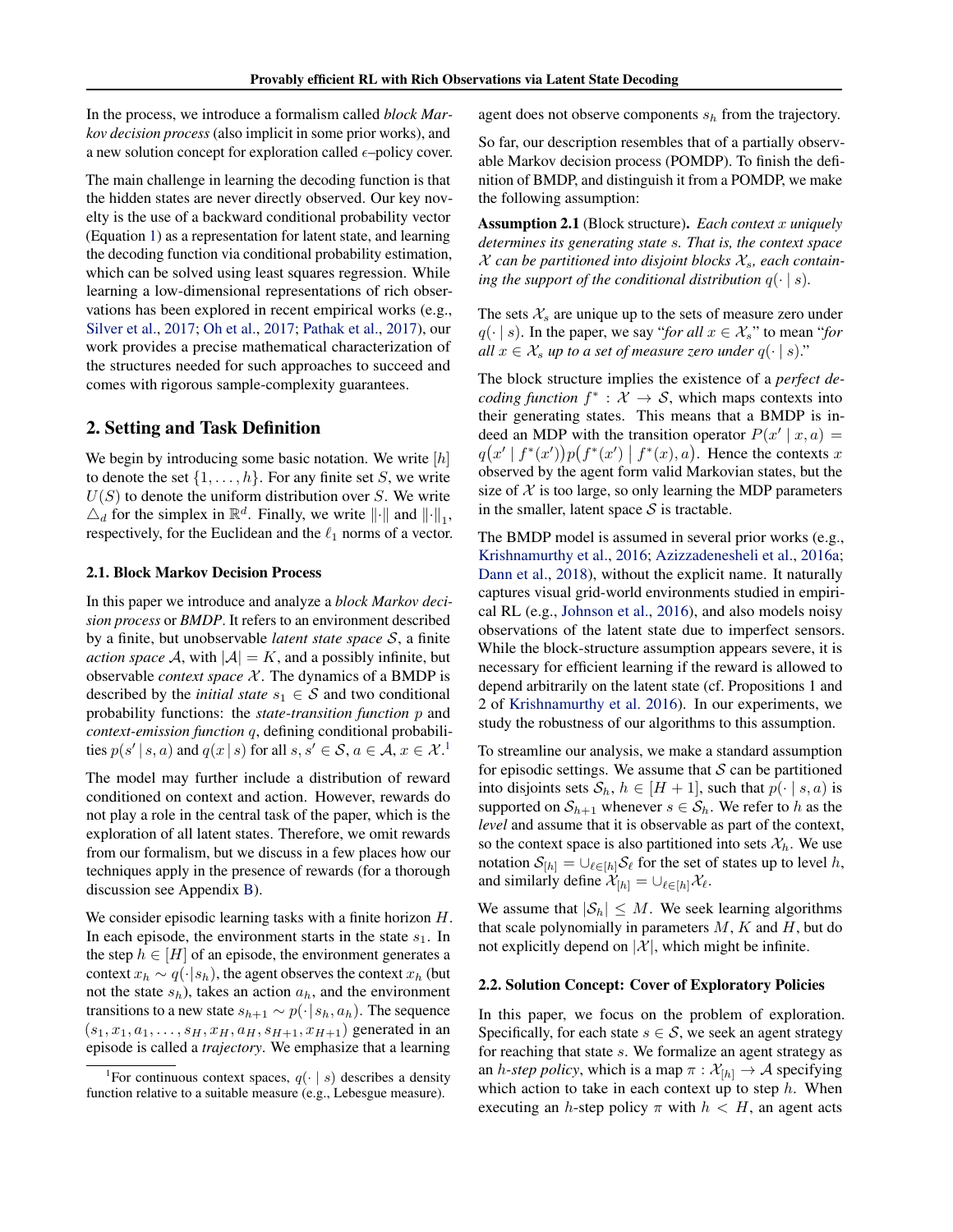<span id="page-2-0"></span>according to  $\pi$  for h steps and then arbitrarily until the end of the episode (e.g., according to a specific default policy).

For an *h*-step policy  $\pi$ , we write  $\mathbb{P}^{\pi}$  to denote the probability distribution over *h*-step trajectories induced by  $\pi$ . We write  $\mathbb{P}^{\pi}(\mathcal{E})$  for the probability of an event  $\mathcal{E}$ . For example,  $\mathbb{P}^{\pi}(s)$ is the probability of reaching the state *s* when executing  $\pi$ .

We also consider randomized strategies, which we formalize as *policy mixtures*. An *h*-step *policy mixture*  $\eta$  is a distribution over *h*-step policies. When executing  $\eta$ , an agent randomly draws a policy  $\pi \sim \eta$  at the beginning of the episode, and then follows  $\pi$  throughout the episode. The induced distribution over *h*-step trajectories is denoted  $\mathbb{P}^{\eta}$ .

Our algorithms create specific policies and policy mixtures via concatenation. Specifically, given an *h*-step policy  $\pi$ , we write  $\pi \odot a$  for the  $(h + 1)$ -step policy that executes  $\pi$ for *h* steps and chooses action *a* in step  $h + 1$ . Similarly, if  $\eta$  is a policy mixture and  $\nu$  a distribution over A, we write  $\eta \odot \nu$  for the policy mixture equivalent to first sampling and following a policy according to  $\eta$  and then independently sampling and following an action according to  $\nu$ .

We finally introduce two key concepts related to exploration: *maximum reaching probability* and *policy cover*.

Definition 2.1 (Maximum reaching probability.). *For any*  $s \in S$ *, its* maximum reaching probability  $\mu(s)$  *is* 

$$
\mu(s) := \max_{\pi} \mathbb{P}^{\pi}(s),
$$

*where the maximum is taken over all maps*  $\mathcal{X}_{[H]} \to \mathcal{A}$ *. The* policy attaining the maximum for a given  $s$  is denoted  $\pi_s^*$ .<sup>2</sup>

Without loss of generality, we assume that all the states are reachable, i.e.,  $\mu(s) > 0$  for all *s*. We write  $\mu_{\min} =$  $\min_{s \in \mathcal{S}} \mu(s)$  for the  $\mu(s)$  value of the hardest-to-reach state. Since *S* is finite and all states are reachable,  $\mu_{\min} > 0$ .

Given maximum reaching probabilities, we formalize the task of finding policies that reach states *s* as the task of finding an  $\epsilon$ -*policy cover* in the following sense:

Definition 2.2 (Policy cover of the state space). *We say that a set of policies*  $\Pi_h$  *is an*  $\epsilon$ -policy cover *of*  $S_h$  *if for all*  $s \in \mathcal{S}_h$  *there exists an*  $(h-1)$ *-step policy*  $\pi \in \Pi_h$  *such that*  $\mathbb{P}^{\pi}(s) \ge \mu(s) - \epsilon$ . A set of policies  $\Pi$  is an  $\epsilon$ -policy cover *of S if it is an*  $\epsilon$ *–policy cover of*  $S_h$  *for all*  $h \in [H+1]$ *.* 

Intuitively, we seek a policy cover of a small size, typically  $O(|\mathcal{S}|)$ , and with a small  $\epsilon$ . Given such a cover, we can reach every state with the largest possible probability (up to  $\epsilon$ ) by executing each policy from the cover in turn. This enables us to collect a dataset of observations and rewards at all (sufficiently) reachable states *s* and further obtain a policy that maximizes any reward (details in Appendix [B\)](#page-0-0).

## 3. Embedding Approach

A key challenge in solving the BMDP exploration problem is the lack of access to the latent state *s*. Our algorithms work by explicitly learning a decoding function *f* which maps contexts to the corresponding latent states. This appears to be a hard unsupervised learning problem, even under the block-structure assumption, unless we make strong assumptions about the structure of  $\mathcal{X}_s$  or about the emission distributions  $q(\cdot | s)$ . Here, instead of making assumptions about *q* or  $\mathcal{X}_s$ , we make certain "separability" assumptions about the latent transition probabilities *p*. Thus, we retain a broad flexibility to model rich context spaces, and also obtain the ability to efficiently learn a decoding function *f*. In this section, we define key components of our approach and formally state the separability assumption.

### 3.1. Embeddings and Function Approximation

In order to construct the decoding function *f*, we learn lowdimensional representations of contexts as well as latent states in a shared space, namely  $\Delta_{MK}$ . We learn embedding functions  $\mathbf{g} : \mathcal{X} \to \Delta_{MK}$  for contexts and  $\phi : \mathcal{S} \to \Delta_{MK}$ for states, with the goal that  $g(x)$  and  $\phi(s)$  should be close if and only if  $x \in \mathcal{X}_s$ . Such embedding functions always exist due to the block-structure: for any set of distinct vectors  $\{\phi(s)\}_{s\in\mathcal{S}}$ , it suffices to define  $\mathbf{g}(x) = \phi(s)$  for  $x \in \mathcal{X}_s$ .

As we see later in this section, embedding functions  $\phi$  and g can be constructed via an essentially supervised approach, assuming separability. The state embedding  $\phi$  is a lower complexity object (a tuple of at most  $|S|$  points in  $\Delta_{MK}$ ), whereas the context embedding g has a high complexity for even moderately rich context spaces. Therefore, as is standard in supervised learning, we limit attention to functions **g** from some class  $\mathcal{G} \subseteq \{ \mathcal{X} \to \Delta_{MK} \}$ , such as generalized linear models, tree ensembles, or neural nets. This is a form of function approximation where the choice of *G* includes any inductive biases about the structure of the contexts. By limiting the richness of *G*, we can generalize across contexts as well as control the sample complexity of learning. At the same time, *G* needs to include embedding functions that reflect the block structure. Allowing a separate  $\mathbf{g}_h \in \mathcal{G}$  for each level, we require realizability in the following sense:

**Assumption 3.1** (Realizability). *For any*  $h \in [H + 1]$  *and*  $\phi : \mathcal{S}_h \to \triangle_{MK}$ , there exists  $\mathbf{g}_h \in \mathcal{G}$  such that  $\mathbf{g}_h(x) =$  $\phi(s)$  *for all*  $x \in \mathcal{X}_s$  *and*  $s \in \mathcal{S}_h$ *.* 

In words, the class  $G$  must be able to match any stateembedding function  $\phi$  across all blocks  $\mathcal{X}_s$ . To satisfy this assumption, it is natural to consider classes *G* obtained via a composition  $\phi' \circ f$  where f is a decoding function from some class  $\mathcal{F} \subseteq \{ \mathcal{X} \to \mathcal{S} \}$  and  $\phi'$  is any mapping  $S \rightarrow \triangle_{MK}$ . Conceptually, *f* first decodes the context *x* to a state  $f(x)$  which is then embedded by  $\phi'$  into  $\triangle_{MK}$ . The

<sup>&</sup>lt;sup>2</sup>It suffices to consider maps  $\mathcal{X}_{[h]} \to \mathcal{A}$  for  $s \in \mathcal{S}_{h+1}$ .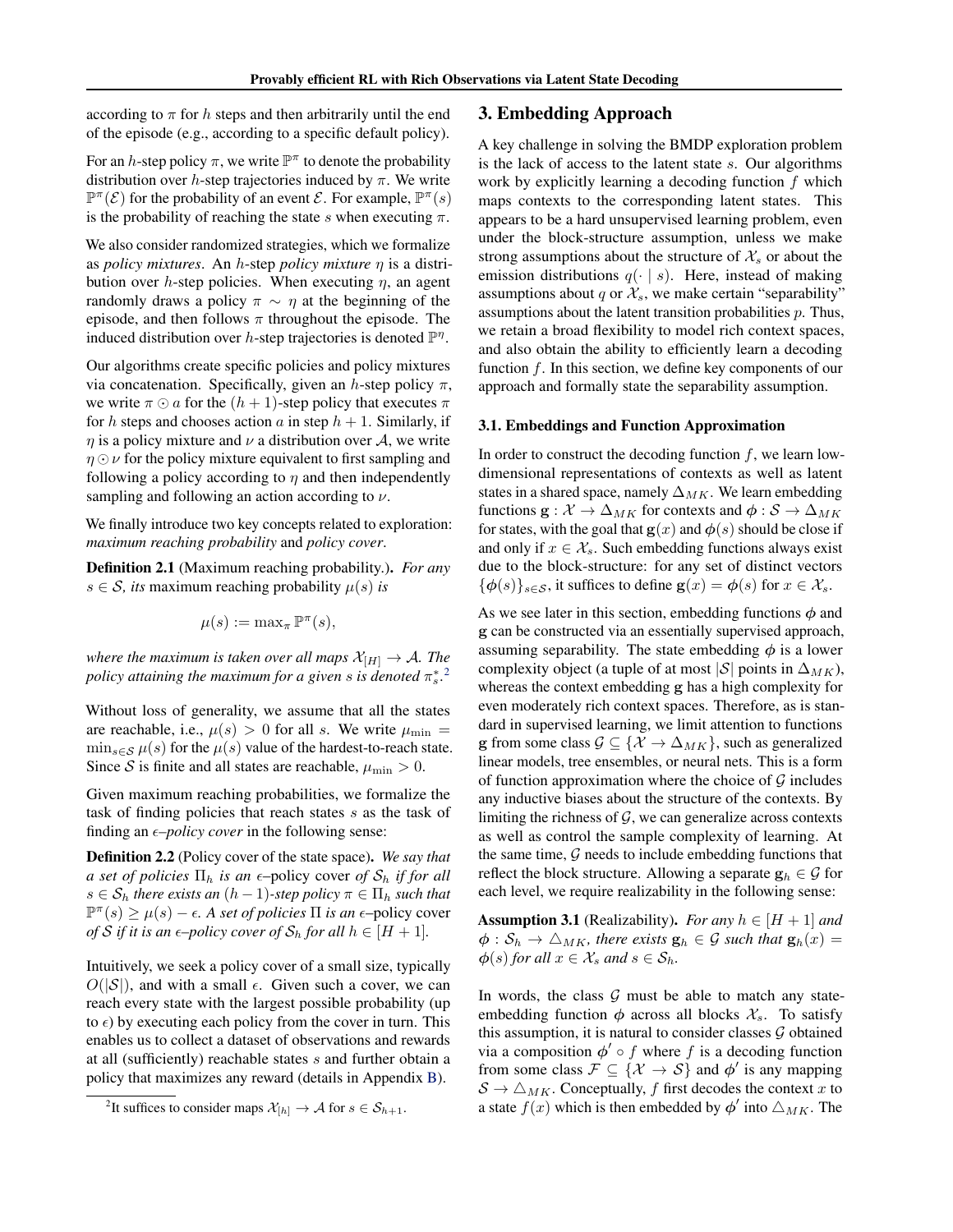<span id="page-3-0"></span>realizability assumption is satisfied as long as  $\mathcal F$  contains a perfect decoding function  $f^*$ , for which  $f^*(x) = s$  whenever  $x \in \mathcal{X}_s$ . The core representational power of  $\mathcal{G}$  is thus driven by *F*, the class of candidate decoding functions *f*.

Given such a class  $G$ , our goal is find a suitable contextembedding function in *G* using a number of trajectories that is proportional to  $\log |\mathcal{G}|$  when  $\mathcal G$  is finite, or a more general notion of complexity such as a log covering number when  $G$  is infinite. Throughout this paper, we assume that  $G$  is finite as it serves to illustrate the key ideas, but our approach generalizes to the infinite case using standard techniques.

As we alluded to earlier, we learn context embeddings g*<sup>h</sup>* by solving supervised learning problems. In fact, we only require the ability to solve least squares problems. Specifically, we assume access to an algorithm for solving vector-valued least-squares regression over the class *G*. We refer to such an algorithm as the ERM oracle:

Definition 3.1 (ERM Oracle). *Let G be a function class that maps*  $X$  *to*  $\Delta_{MK}$ *. An* empirical risk minimization oracle (ERM oracle) *for G is any algorithm that takes as input a data set*  $D = \{(x_i, \mathbf{y}_i)\}_{i=1}^n$  *with*  $x_i \in \mathcal{X}$ ,  $\mathbf{y}_i \in \triangle_{MK}$ *, and computes*  $\operatorname{argmin}_{\mathbf{g} \in \mathcal{G}} \sum_{(x, \mathbf{y}) \in D} ||\mathbf{g}(x) - \mathbf{y}||^2$ .

#### 3.2. Backward Probability Vectors and Separability

For any distribution P over trajectories, we define *backward probabilities* as the conditional probabilities of the form  $\mathbb{P}(s_{h-1}, a_{h-1} | s_h)$ —note that conditioning is the opposite of transitions in *p*. For the backward probabilities to be defined, we do not need to fully specify a full distribution over trajectories, only a distribution  $\nu$  over  $(s_{h-1}, a_{h-1})$ . For any such distribution  $\nu$ , any  $s \in S_{h-1}$ ,  $a \in A$  and  $s' \in S_h$ , the backward probability is defined as

$$
b_{\nu}(s, a \mid s') = \frac{p(s' \mid s, a) \nu(s, a)}{\sum_{\tilde{s}, \tilde{a}} p(s' \mid \tilde{s}, \tilde{a}) \nu(\tilde{s}, \tilde{a})}.
$$
 (1)

For a given  $s' \in S_h$ , we collect the probabilities  $b_\nu(s, a \mid s')$ across all  $s \in S_{h-1}$ ,  $a \in A$  into the *backward probability vector*  $\mathbf{b}_{\nu}(s') \in \triangle_{MK}$ , padding with zeros if  $|\mathcal{S}_{h-1}| < M$ . Backward probability vectors are at the core of our approach, because they correspond to the state embeddings  $\phi(s)$  approximated by our algorithms. Our algorithms require that  $\mathbf{b}_{\nu}(s')$  for different states  $s' \in S_h$  be sufficiently separated from one another for a suitable choice of  $\nu$ :

**Assumption 3.2** ( $\gamma$ -Separability). *There exists*  $\gamma > 0$  *such that for any*  $h \in \{2, \ldots, H+1\}$  *and any distinct*  $s', s'' \in S_h$ *, the backward probability vectors with respect to the uniform distribution are separated by a margin of at least*  $\gamma$ , *i.e.*,  $\|\mathbf{b}_{\nu}(s') - \mathbf{b}_{\nu}(s'')\|_1 \geq \gamma$ , where  $\nu = U(\mathcal{S}_{h-1} \times \mathcal{A})$ .

We show in Section [4.1](#page-5-0) that this assumption is automatically satisfied with  $\gamma = 2$  when latent-state transitions are deterministic (as assumed, e.g., by [Dann et al.,](#page-8-0) [2018\)](#page-8-0). However, the class of  $\gamma$ -separable models is substantially larger. In Appendix [F](#page-0-0) we show that the uniform distribution in the assumption can be replaced with any distribution supported on  $S_{h-1} \times A$ , although the margins  $\gamma$  would be different.

The key property that makes vectors  $\mathbf{b}_{\nu}(s')$  algorithmically useful is that they arise as solutions to a specific least squares problem with respect to data generated by a policy whose marginal distribution over  $(s_{h-1}, a_{h-1})$  matches  $\nu$ . Let  $e_{(s,a)}$  denote the vector of the standard basis in  $\mathbb{R}^{MK}$  corresponding to the coordinate indexed by  $(s, a) \in S_{h-1} \times A$ . Then the following statement holds:

**Theorem 3.1.** Let  $\nu$  be a distribution supported on  $S_{h-1} \times$  $A$  *and let*  $\tilde{\nu}$  *be a distribution over*  $(s, a, x')$  *defined by sam-* $\text{pling } (s, a) \sim \nu, s' \sim p(\cdot | s, a)$ , and  $x' \sim q(\cdot | s')$ . Let

$$
\mathbf{g}_h \in \operatorname*{argmin}_{\mathbf{g} \in \mathcal{G}} \mathbb{E}_{\tilde{\nu}} \left[ \left\| \mathbf{g}(x') - \mathbf{e}_{(s,a)} \right\|^2 \right]. \tag{2}
$$

*Then, under Assumption [3.1,](#page-2-0) every minimizer* g*<sup>h</sup> satisfies*  $\mathbf{g}_h(x') = \mathbf{b}_\nu(s')$  for all  $x' \in \mathcal{X}_{s'}$  and  $s' \in \mathcal{S}_h$ .

The distribution  $\tilde{\nu}$  is exactly the marginal distribution induced by a policy whose marginal distribution over  $(s_{h-1}, a_{h-1})$  matches  $\nu$ . Any minimizer  $g_h$  yields context embeddings corresponding to state embeddings  $\phi(s') =$ **. Our algorithms build on Theorem 3.1: they replace** the expectation by an empirical sample and obtain an approximate minimizer  $\hat{\mathbf{g}}_h$  by invoking an ERM oracle.

## 4. Algorithm for Separable BMDPs

With the main components defined, we can now derive our algorithm for learning a policy cover in a separable BMDP.

The algorithm proceeds inductively, level by level. On each level *h*, we learn the following objects:

- The set of discovered latent states  $\widehat{S}_h \subseteq [M]$  and a decoding function  $\hat{f}_h : \mathcal{X} \to \mathcal{S}_h$ , which allows us to identify latent states at level *h* from observed contexts.
- The estimated transition probabilities  $\hat{p}(\hat{s}_h | \hat{s}_{h-1}, a)$ across all  $\hat{s}_{h-1} \in \widehat{S}_{h-1}$ ,  $a \in \mathcal{A}, \hat{s}_h \in \widehat{S}_h$ .
- A set of  $(h-1)$ -step policies  $\Pi_h = {\pi_{\hat{s}}}_{\hat{s} \in \hat{S}_h}$ .

We establish a correspondence between the discovered states and true states via a bijection  $\alpha_h$ , under which the functions  $\hat{f}_h$  accurately decode contexts into states, the probability estimates  $\hat{p}$  are close to true probabilities, and  $\Pi_h$  is an  $\epsilon$ – policy cover of  $S_h$ . Specifically, we prove the following statement for suitable accuracy parameters  $\epsilon_f$ ,  $\epsilon_p$  and  $\epsilon$ :

**Claim 4.1.** *There exists a bijection*  $\alpha_h : \mathcal{S}_h \to \mathcal{S}_h$  *such that the following conditions are satisfied for all*  $\hat{s} \in \widehat{S}_{h-1}$ *,*  $a \in \mathcal{A}, \hat{s}' \in \mathcal{S}_h$ *, and*  $s = \alpha_{h-1}(\hat{s}_{h-1})$ *,*  $s' = \alpha_h(\hat{s}')$ *, where*  $\alpha_{h-1}$  *is the bijection for the previous level:* 

$$
Accuracy of \hat{f}_h: \quad \mathbb{P}_{x' \sim q(\cdot | s')} [\hat{f}_h(x') = \hat{s}'] \ge 1 - \epsilon_f, \tag{3}
$$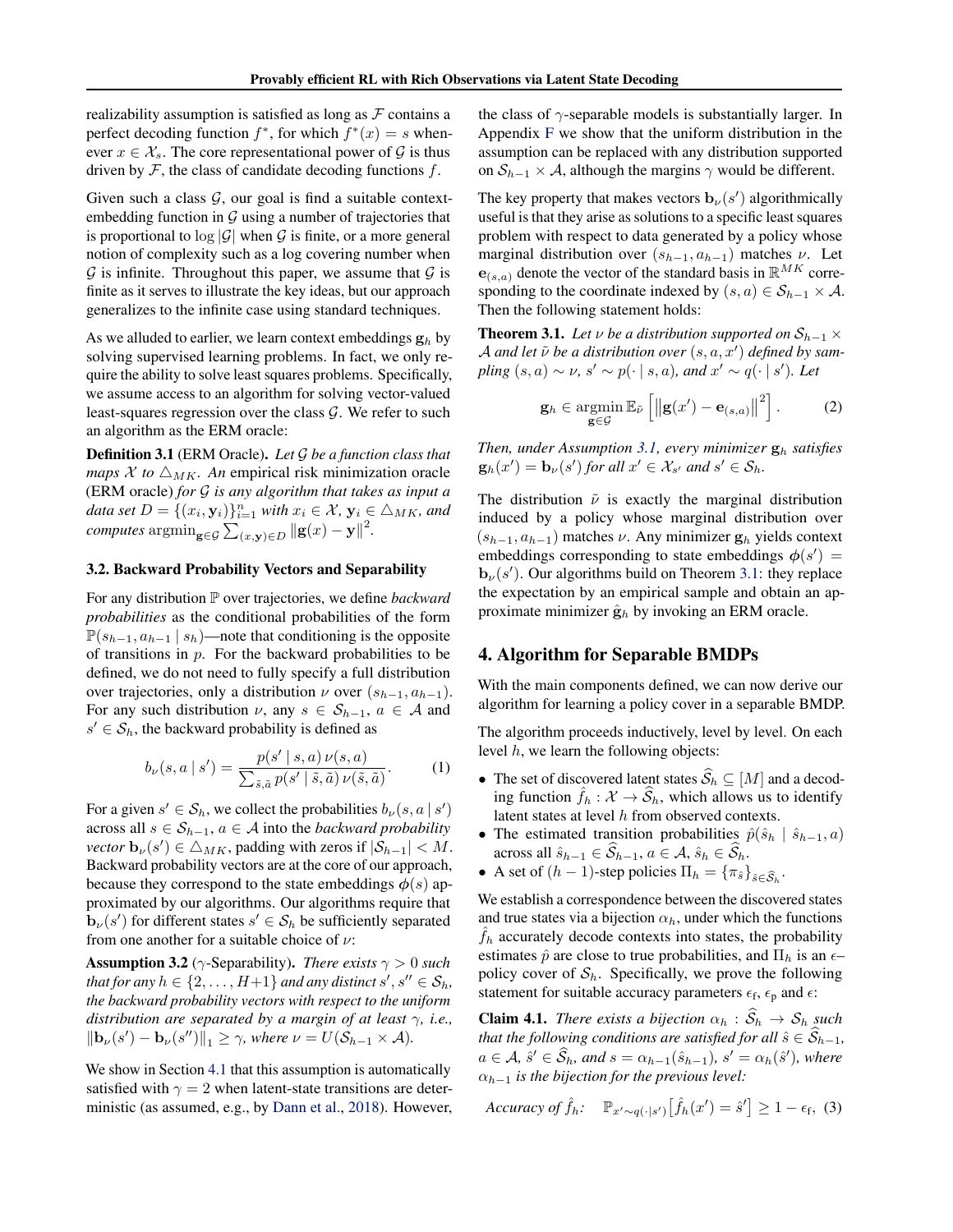<span id="page-4-0"></span>Algorithm 1 PCID (Policy Cover via Inductive Decoding) 1: Input:  $N_g$ : sample size for learning context embeddings  $N_{\phi}$ : sample size for learning state embeddings *N*p: sample size for estimating transition probabilities  $\tau > 0$ : a clustering threshold for learning latent states 2: **Output**: policy cover  $\Pi = \Pi_1 \cup \cdots \cup \Pi_{H+1}$ 3: Let  $\widehat{S}_1 = \{s_1\}$ . Let  $\widehat{f}_1(x) = s_1$  for all  $x \in \mathcal{X}$ . 4: Let  $\Pi_1 = {\pi_0}$  where  $\pi_0$  is the trivial 0-step policy. 5: Initialize  $\hat{p}$  to an empty mapping. 6: for  $h = 2, ..., H + 1$  do 7: Let  $\eta_h = U(\Pi_{h-1}) \odot U(\mathcal{A})$ 8: Execute  $\eta_h$  for  $N_g$  times.  $D_g = {\hat{s}_{h-1}^i, a_{h-1}^i, x_h^i}$ ,  $N_g$ for  $\hat{s}_{h-1} = f_{h-1}(x_{h-1}).$ 9: Learn  $\hat{\mathbf{g}}_h$  by calling ERM oracle on input  $D_g$ :  $\hat{\mathbf{g}}_h = \mathop{\rm argmin}\nolimits_{\mathbf{g}\in\mathcal{G}} \sum_{(\hat{s},a,x')\in D_{\mathbf{g}}}\big\|\mathbf{g}(x')-\mathbf{e}_{(\hat{s},a)}\big\|^2.$ 10: Execute  $\eta_h$  for  $N_\phi$  times.  $\mathcal{Z} = {\hat{\mathbf{z}}_i = \hat{\mathbf{g}}_h(x_h^i)}\bigg\}_{i=1}^{N_\phi}$ . 11: Learn  $\widehat{S}_h$  and the state embedding map  $\widehat{\phi}_h : \widehat{S}_h \to \mathcal{Z}$ by clustering  $Z$  with threshold  $\tau$  (see Algorithm 2). 12: Define  $\hat{f}_h(x') = \operatorname{argmin}_{\hat{s} \in \widehat{S}_h} ||\widehat{\phi}(\hat{s}) - \hat{\mathbf{g}}_h(x')||_1$ . 13: Execute  $\eta_h$  for  $N_p$  times.  $D_p = {\hat{s}_{h-1}^i, a_{h-1}^i, \hat{s}_h^i}_{i=1}^N$ <br>for  $\hat{s}_{h-1} = \hat{f}_{h-1}(x_{h-1}), \hat{s}_h = \hat{f}_h(x_h)$ . 14: Define  $\hat{p}(\hat{s}_h | \hat{s}_{h-1}, a_{h-1})$ Algorithm 2 Clustering to Find Latent-state Embeddings. 1: **Input**: Data points  $Z = \{z_i\}_{i=1}^n$  and threshold  $\tau > 0$ . 2: **Output**: Cluster indices  $\widehat{S}$  and centers  $\widehat{\phi} : \widehat{S} \to \mathcal{Z}$ . 3: Let  $\widehat{S} = \emptyset$ ,  $k = 0$  (number of clusters). 4: **while**  $\mathcal{Z} \neq \emptyset$  **do**<br>5: Pick any  $z \in \mathcal{Z}$ 5: Pick any  $\mathbf{z} \in \mathcal{Z}$  (a new cluster center).<br>6: Let  $\mathcal{Z}' = {\mathbf{z}' \in \mathcal{Z} : ||\mathbf{z} - \mathbf{z}'||_1 \leq \tau}.$ 6: Let  $\mathcal{Z}' = \{ \mathbf{z}' \in \mathcal{Z} : ||\mathbf{z} - \mathbf{z}'||_1 \leq \tau \}.$ 7: Add cluster:  $k \leftarrow k + 1$ ,  $\hat{S} \leftarrow \hat{S} \cup \{k\}$ ,  $\hat{\phi}(k) = \mathbf{z}$ .<br>8: Remove the newly covered points:  $\mathcal{Z} \leftarrow \mathcal{Z} \setminus \mathcal{Z}'$ . 8: Remove the newly covered points:  $\mathcal{Z} \leftarrow \mathcal{Z} \setminus \mathcal{Z}'$ . 9: end while reached with probability at least  $(\mu_{\min} - \epsilon)/M$ , which is bounded away from zero if  $\epsilon$  is sufficiently small. The uniform choice of actions then guarantees that each state on the next level is also reached with sufficiently large probability. (2) Clustering step: learn  $\phi$  and  $\hat{f}_h$  (lines 10–12). Thanks to Theorem [3.1,](#page-3-0) we expect that  $\hat{\mathbf{g}}_h(x') \approx \mathbf{g}_h(x') = \mathbf{b}_\nu(s')$ for the distribution  $\nu(\hat{s}_{h-1}, a_{h-1})$  induced by  $\eta_h$ <sup>3</sup>. Thus, all contexts  $x<sup>0</sup>$  generated by the same latent state  $s<sup>0</sup>$  have embedding vectors  $\hat{\mathbf{g}}_h(x')$  close to each other and to  $\mathbf{b}_{\nu}(s')$ . Thanks to separability, we can therefore use clustering to identify all contexts generated by the same latent state, and this procedure is sample-efficient since the embeddings are

low-dimensional vectors. Each cluster corresponds to some latent state  $s'$  and any vector  $\hat{\mathbf{g}}_h(x')$  from that cluster can be used to define the state embedding  $\phi(s')$ . The decoding function  $f_h$  is defined to map any context  $x'$  to the state  $s'$ whose embedding  $\phi(s')$  is the closest to  $\hat{\mathbf{g}}_h(x')$ .

(3) Dynamic programming: construct  $\Pi_h$  (lines 13–19). Finally, with the ability to identify states at level  $h$  via  $f_h$ , we can use collected trajectories to learn an approximate transition model  $\hat{p}(\hat{s}^{\prime} | \hat{s}, a)$  up to level *h*. This allows us to use dynamic programming to find policies that (approximately) optimize the probability of reaching any specific state  $s' \in S_h$ . The dynamic programming finds policies  $\psi_{\hat{s}'}$  that act by directly observing decoded latent states. The policies  $\pi_{\hat{s}'}$  are obtained by composing  $\psi_{\hat{s}'}$  with the decoding functions  $\{f_{\ell}\}_{\ell \in [h-1]}$ .

The next theorem guarantees that with a polynomial number of samples, Algorithm 1 finds a small  $\epsilon$ –policy cover.<sup>4</sup>

Theorem 4.1 (Sample Complexity of Algorithm 1). *Fix any*  $\epsilon = O\left(\frac{\mu_{\min}^3 \gamma}{M^4 K^3 H}\right)$  $\int$  and a failure probability  $\delta > 0$ . Set  $N_g =$  $\tilde{\Omega}\bigg(\frac{M^4K^4H\log|\mathcal{G}|}{\epsilon\mu_{\min}^3\gamma^2}$  $\int$ ,  $N_{\phi} = \tilde{\Theta}\left(\frac{MK}{\mu_{\min}}\right)$ ,  $N_{\rm p} = \tilde{\Omega}\left(\frac{M^2KH^2}{\mu_{\min}\epsilon^2}\right)$ ⌘ *,*  $\tau = \frac{\gamma^{min}}{30MK}$ . Then with probability at least  $1-\delta$ , Algorithm 1 *returns an*  $\epsilon$ *–policy cover of S, with size at most*  $MH$ *.* 

- equal to empirical conditional probabilities in *D*p.
- 15: **for**  $\hat{s}' \in \widehat{S}_h$  **do**<br>16: **Run Algorith**
- Run Algorithm [3](#page-5-0) with inputs  $\hat{p}$  and  $\hat{s}$ <sup>'</sup> to obtain  $(h - 1)$ -step policy  $\psi_{\hat{s}'} : \mathcal{S}_{[h-1]} \to \mathcal{A}$ .

17: 
$$
\operatorname{Set} \pi_{\hat{s}'}(x_\ell) = \psi_{\hat{s}'}(\hat{f}_\ell(x_\ell)), \ell \in [h-1], x_\ell \in \mathcal{X}_\ell.
$$

- 18: end for
- 19: Let  $\Pi_h = (\pi_{\hat{s}})_{\hat{s} \in \hat{S}_h}$ .
- 20: end for

*Accuracy of p*ˆ*:*

$$
\sum_{\hat{s}'' \in \widehat{\mathcal{S}}_h, \ s'' = \alpha_h(\hat{s}'')} \left| \hat{p}(\hat{s}'' \mid \hat{s}, a) - p(s'' \mid s, a) \right| \le \epsilon_p, \quad (4)
$$

*Coverage by*  $\Pi_h$ *:*  $\mathbb{P}^{\pi_{s'}}(s') \ge \mu(s') - \epsilon$ . (5)

Algorithm 1 constructs  $\widehat{S}_h$ ,  $\widehat{f}_h$ ,  $\widehat{p}$  and  $\Pi_h$  level by level. Given these objects up to level  $h-1$ , the construction for the next level *h* proceeds in the following three steps, annotated with the lines in Algorithm 1 where they appear:

(1) **Regression step: learn**  $\hat{\mathbf{g}}_h$  (lines 7–9). We collect a dataset of trajectories by repeatedly executing a specific policy mixture  $\eta_h$ . We use  $f_{h-1}$  to identify  $\hat{s}_{h-1} = f_{h-1}(x_{h-1})$ on each trajectory, obtaining samples  $(\hat{s}_{h-1}, a_{h-1}, x_h)$ from  $\tilde{\nu}$  induced by  $\eta_h$ . The context embedding  $\hat{\mathbf{g}}_h$  is then obtained by solving the empirical version of [\(2\)](#page-3-0).

Our specific choice of  $\eta_h$  ensures that each state  $s_{h-1}$  is

<sup>&</sup>lt;sup>3</sup>Theorem [3.1](#page-3-0) uses distributions  $\nu$  and  $\tilde{\nu}$  over true states  $s_{h-1}$ , but its analog also holds for distributions over  $\hat{s}_{h-1}$ , as long as decoding is approximately correct at the previous level.

<sup>&</sup>lt;sup>4</sup>The  $\tilde{O}(\cdot)$ ,  $\tilde{\Omega}(\cdot)$ , and  $\tilde{\Theta}(\cdot)$  notation suppresses factors that are polynomial in  $\log M$ ,  $\log K$ ,  $\log H$  and  $\log(1/\delta)$ .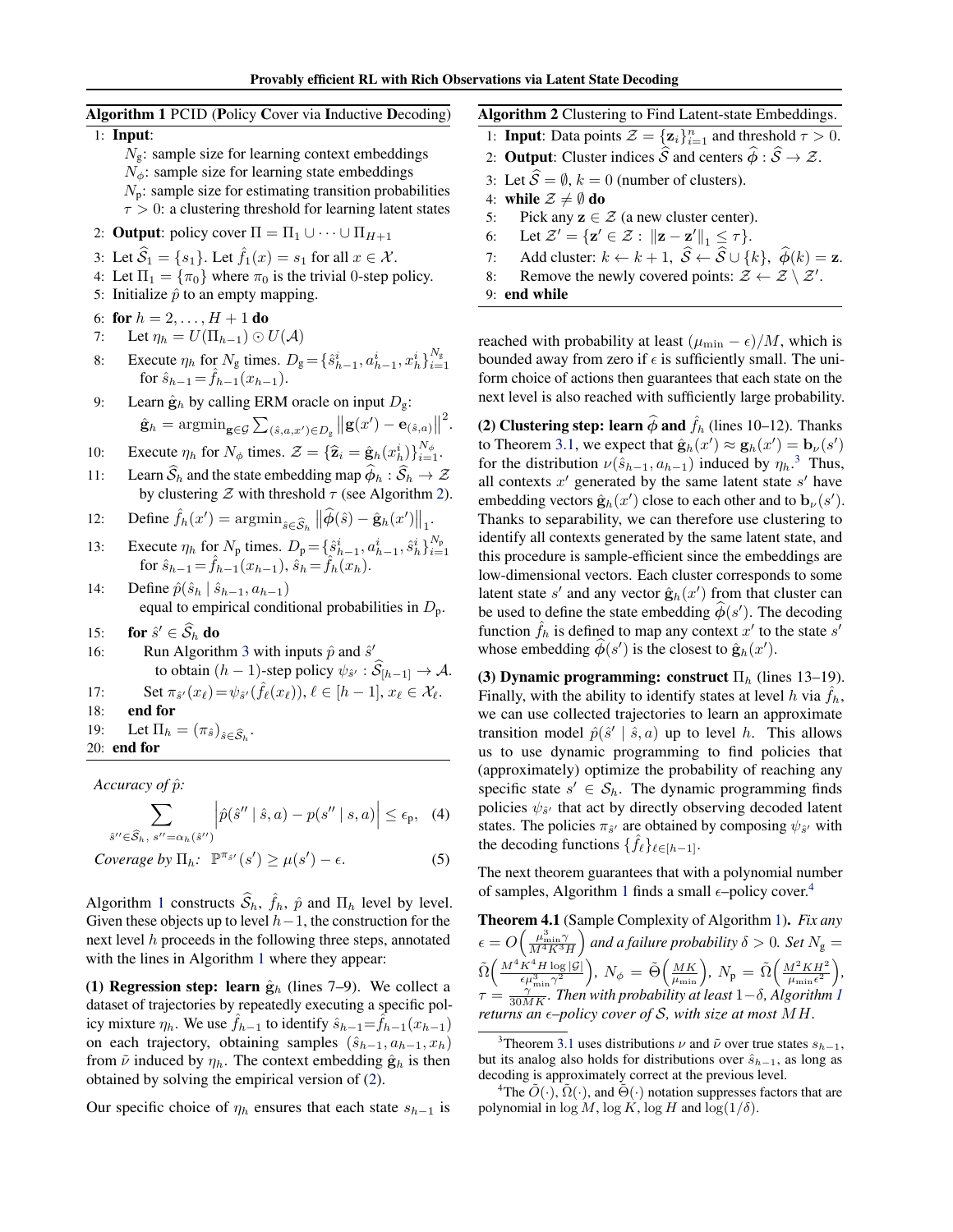<span id="page-5-0"></span>

| Algorithm 3 Dynamic Programming for Reaching a State                                                                                                           |
|----------------------------------------------------------------------------------------------------------------------------------------------------------------|
| 1: <b>Input:</b> target state $\hat{s}^* \in \widehat{S}_h$ ,                                                                                                  |
| transition probabilities $\hat{p}(\hat{s}'   \hat{s}, a)$                                                                                                      |
| for all $\hat{s} \in \widehat{\mathcal{S}}_{\ell}, a \in \mathcal{A}, \hat{s}' \in \widehat{\mathcal{S}}_{\ell+1}, \ell \in [h-1].$                            |
| 2: <b>Output</b> : policy $\psi$ : $\hat{S}_{[h-1]} \to A$ maximizing $\hat{\mathbb{P}}^{\psi}(\hat{s}^*)$ .                                                   |
| 3: Let $v(\hat{s}^*) = 1$ and let $v(\hat{s}) = 0$ for all other $\hat{s} \in \overline{S}_h$ .                                                                |
| 4: for $\ell = h - 1, h - 2, , 1$ do                                                                                                                           |
| for $\hat{s} \in \widehat{\mathcal{S}}_{\ell}$ do<br>5:                                                                                                        |
| $\psi(\hat{s}) = \max_{a \in \mathcal{A}} \left  \sum_{\hat{s}' \in \widehat{\mathcal{S}}_{\ell+1}} v(\hat{s}') \hat{p}(\hat{s}'   \hat{s}, a) \right .$<br>6: |
| $v(\hat{s}) = \sum_{\hat{s}' \in \mathcal{S}_{\ell+1}} v(\hat{s}') \hat{p}(\hat{s}'   \hat{s}, a = \psi(\hat{s})).$<br>7:                                      |
| end for<br>8:                                                                                                                                                  |
| $9:$ end for                                                                                                                                                   |

In addition to dependence on the usual parameters like  $M, K, H$  and  $1/\epsilon$ , our sample complexity also scales inversely with the separability margin  $\gamma$  and the worst-case reaching probability  $\mu_{\min}$ . While the exact dependence on these parameters is potentially improvable, Appendix [F](#page-0-0) suggest that some inverse dependence is unavoidable for our approach. Compared with [Azizzadenesheli et al.](#page-8-0) [\(2016a\)](#page-8-0), there is no explicit dependence on  $|\mathcal{X}|$ , although they make spectral assumptions instead of the explicit block structure.

#### 4.1. Deterministic BMDPs

As a special case of general BMDPs, many prior works study the case of deterministic transitions, that is,  $p(s' | s, a) = 1$ for a unique state  $s'$  for each  $s, a$ . Also, many simulationbased empirical RL benchmarks exhibit this property. We refer to these BMDPs as deterministic, but note that only the transitions *p* are deterministic, not the emissions *q*. In this special case, the algorithm and guarantees of the previous section can be improved, and we present this specialization here, both for a direct comparison with prior work and potential usability in deterministic environments.

To start, note that  $\mu_{\min} = 1$  and  $\gamma = 2$  in any deterministic BDMP. The former holds as any reachable state is reached with probability one. For the latter, if (*s, a*) transitions to  $s'$ , then  $(s, a)$  cannot appear in the backward distribution of any other state *s*<sup>*n*</sup>. Consequently, the backward probabilities for distinct states  $s' \in S_h$  must have disjoint support over  $(s, a) \in S_{h-1} \times A$ , and thus their  $\ell_1$  distance is exactly two.

Deterministic transitions allow us to obtain the policy cover with  $\epsilon = 0$ ; that is, we learn policies that are guaranteed to reach any given state *s* with probability one. Moreover, it suffices to consider policies with simple structure: those that execute a fixed sequence of actions. Also, since we have access to policies reaching states in the prior level with probability one, there is no need for a decoding function  $f_{h-1}$  when learning states and context embeddings on level *h*. The final, more technical implication of determinism (which we explain below) is that it allows us to boost the

Algorithm 4 PCID for Deterministic BMDPs

1: Input: *N*<sub>g</sub>: sample size for learning context embeddings *N*<sub>b</sub>: sample size for boosting embedding accuracy  $\tau > 0$ : a clustering threshold for learning latent states 2: **Output**: policy cover  $\Pi = \Pi_1 \cup \cdots \cup \Pi_{H+1}$ 3: Let  $\widehat{S}_1 = \{s_1\}$ . Let  $\Pi_1 = \{\pi_0\}$  for the 0-step policy  $\pi_0$ . 4: for  $h = 2, ..., H + 1$  do 5: Let  $\eta_h = U(\Pi_{h-1}) \odot U(\mathcal{A})$ 6: Execute  $\eta_h$  for  $N_g$  times.  $D_g = \{\hat{s}_{h-1}^i, a_{h-1}^i, x_h^i\}_{i=1}^{N_g}$ <br>where  $\hat{s}_{h-1}$  is the index of  $\pi_{\hat{s}_{h-1}}$  sampled by  $\eta_h$ . 7: Learn  $\hat{\mathbf{g}}_h$  by calling the ERM oracle on input  $D_g$ :  $\hat{\mathbf{g}}_h = \mathop{\rm argmin}\nolimits_{\mathbf{g}\in\mathcal{G}} \sum_{(\hat{s},a,x')\in D_{\mathbf{g}}}\big\|\mathbf{g}(x')-\mathbf{e}_{(\hat{s},a)}\big\|^2.$ 8: Initialize  $\mathcal{Z} = \emptyset$  (dataset for learning latent states).<br>9: **for**  $(\pi, a) \in \Pi_{h-1} \times A$  **do** 9: **for**  $(\pi, a) \in \Pi_{h-1} \times A$  **do**<br>10: **Execute**  $\pi \odot a$  for  $N_h$  tin 10: Execute  $\pi \odot a$  for  $N_b$  times.  $D_b = \{x_h^i\}_{i=1}^{N_b}$ . 11: Set  $\mathbf{z}_{\pi \odot a} = \sum_{x \in D_b} \hat{\mathbf{g}}_h(x)/|D_b|$ , add  $\mathbf{z}_{\pi \odot a}$  to  $\mathcal{Z}$ . 12: end for 13: Learn  $\widehat{S}_h$  and the state embedding map  $\widehat{\phi}_h : \widehat{S}_h \to \mathcal{Z}$ by clustering  $Z$  with threshold  $\tau$  (see Algorithm [2\)](#page-4-0). 14: Set  $\Pi_h = (\pi_{\hat{s}})_{\hat{s} \in \hat{S}_t}$  where  $\pi_{\hat{s}} = \pi \odot a$  if  $\hat{\phi}_h(\hat{s}) = z_{\pi \odot a}$ . 15: end for

accuracy of the context embedding in the clustering step, leading to improved sample complexity.

The details are presented in Algorithm 4. At each level  $h \in [H + 1]$ , we construct the following objects:

- A set of discovered states  $\widehat{S}_h$ .
- A set of  $(h-1)$ -step policies  $\Pi_h = {\pi_{\hat{s}}}_{\hat{s} \in \hat{S}_h}$ .

We proceed inductively and for each level *h* prove that the following claim holds with a high probability:

**Claim 4.2.** *There exists a bijection*  $\alpha_h : \widehat{S}_h \to S_h$  *such that*  $\pi_{\hat{s}}$  *reaches*  $\alpha_h(\hat{s})$  *with probability one.* 

This implies that  $\widehat{S}_h$  can be viewed as a latent state space, and  $\Pi_h$  is an  $\epsilon$ –policy cover of  $S_h$  with  $\epsilon = 0$ .

To construct these objects for next level *h*, Algorithm 4 proceeds in three steps similar to Algorithm [1](#page-4-0) for the stochastic case. The regression step, that is, learning of  $\hat{\mathbf{g}}_h$  (lines 5–7), is identical. The clustering step (lines 8–13) is slightly more complicated. We boost the accuracy of the learned context embedding  $\hat{\mathbf{g}}_h$  by repeatedly sampling contexts that are guaranteed to be emitted from the same latent state (because they result from the same sequence of actions), and taking an average. This step allows us to get away with a lower accuracy of  $\hat{\mathbf{g}}_h$  compared with Algorithm [1.](#page-4-0) Finally, the third step, learning of  $\Pi_h$  (line 14), is substantially simpler. Since any action sequence reaching a given cluster can be picked as a policy to reach the corresponding latent state, dynamic programming is not needed.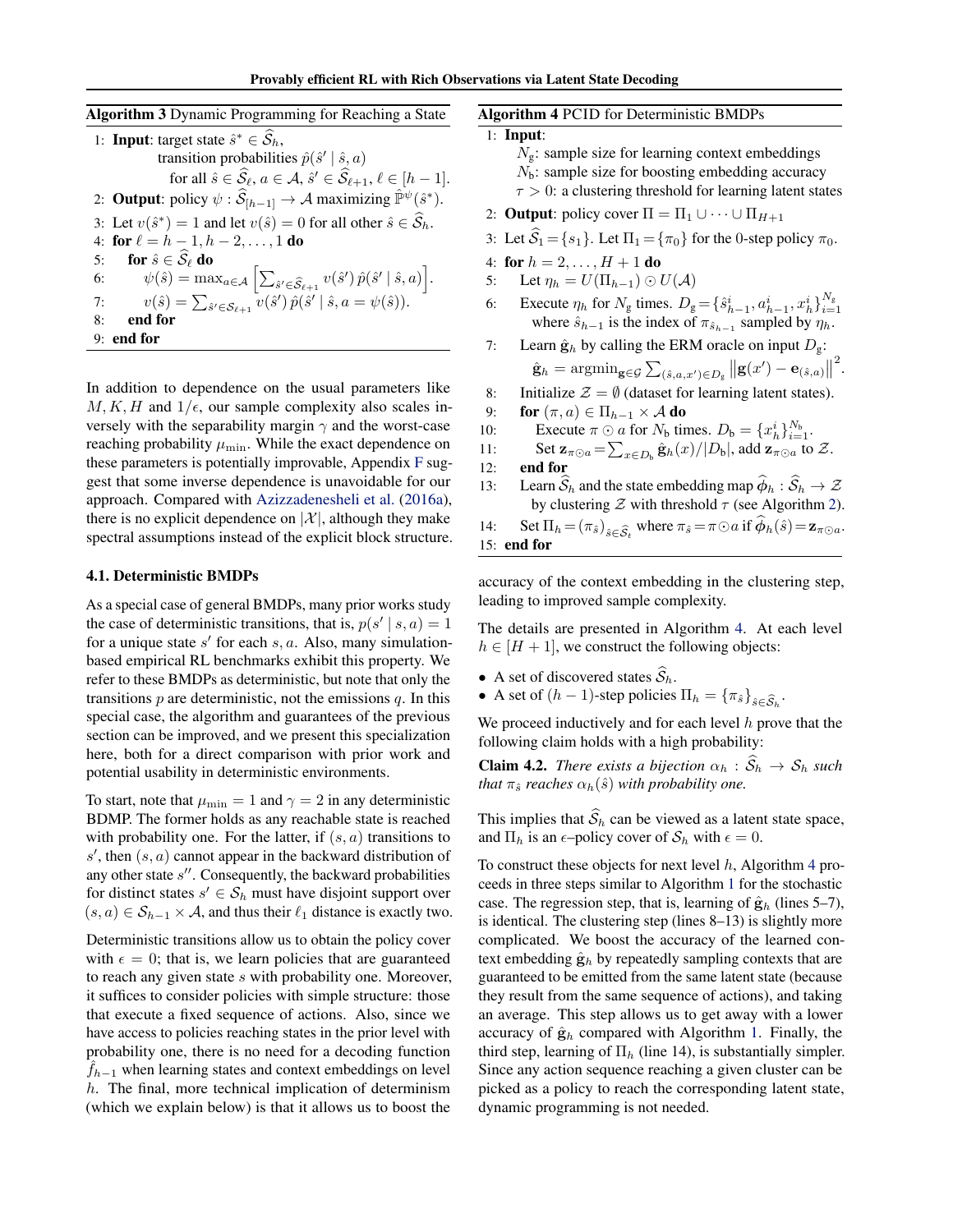The following theorem characterizes the sample complexity of Algorithm [4.](#page-5-0) It shows we only need  $\tilde{O}(M^2K^2H\log|\mathcal{G}|)$ samples to find a policy cover with  $\epsilon = 0$ .

Theorem 4.2 (Sample Complexity of Algorithm [4\)](#page-5-0). *Set*  $\tau = 0.01$ ,  $N_g = \tilde{\Omega}(M^2K^2 \log |\mathcal{G}|)$  and  $N_b = \tilde{\Omega}(MK)$ . *Then with probability at least*  $1 - \delta$ , *Algorithm [4](#page-5-0) returns an*  $\epsilon$ -policy cover of *S*, with  $\epsilon$  = 0 and size at most MH.

In Appendix [B,](#page-0-0) we discuss how to use policy cover to optimize a reward. For instance, if the reward depends on the latent state, the policy cover enables us to reach each state-action pair and collect  $O(1/\epsilon^2)$  samples to estimate this pair's expected reward up to  $\epsilon$  accuracy. Thus, using  $O(MKH/\epsilon^2)$  samples in addition to those needed by Algorithm [4,](#page-5-0) we can find the trajectory with the largest expected reward within an  $H\epsilon$  error. To summarize:

**Corollary [4](#page-5-0).1.** With probability at least  $1 - \delta$ , Algorithm 4 *can be used to find an* ✏*-suboptimal policy using at most*  $\tilde{O}\big(M^2K^2H\log|\mathcal{G}|+MKH^3/\epsilon^2\big)$  trajectories from a de*terministic BMDP.*

This corollary (proved in Appendix [D](#page-0-0) as Corollary [D.1\)](#page-0-0) significantly improves over the prior bound  $O(M^3H^8K/\epsilon^5)$ obtained by [Dann et al.](#page-8-0) [\(2018\)](#page-8-0), although their function-class complexity term is not directly comparable to ours, as their work approximates optimal value functions and policies, while we approximate ideal decoding functions.

# 5. Experiments

We perform an empirical evaluation of our decoding-based algorithms in six challenging RL environments, with two choices of the function class *G*. We compare our algorithm, which operates directly on rich observations, against two tabular algorithms, which operate on the latent state: a sanity-check baseline and a near-optimal skyline. Some of the environments meet the BMDP assumptions and some do not; the former validate our theoretical results, while the latter demonstrate our algorithm's robustness. Our code is available at *https://github.com/Microsoft/StateDecoding*.

The environments. All environments share the same latent structure, and are a form of a "combination lock," with *H* levels, 3 states per level, and 4 actions. Non-zero reward is only achievable from states *s*1*,h* and *s*2*,h*. From *s*1*,h* and  $s_{2,h}$  one action leads with probability  $1 - \alpha$  to  $s_{1,h+1}$ and with probability  $\alpha$  to  $s_{2,h+1}$ , another has the flipped behavior, and the remaining two lead to  $s_{3,h+1}$ . All actions from  $s_{3,h}$  lead to  $s_{3,h+1}$ . The "good" actions are randomly assigned for every state. From  $s_{1,H}$  and  $s_{2,H}$ , two actions receive  $\text{Ber}(1/2)$  reward; all others provide zero reward. The start state is  $s_{1,1}$ . We consider deterministic variant  $(\alpha = 0)$  and stochastic variant ( $\alpha = 0.1$ ). (See Appendix [C.](#page-0-0))

The environments are designed to be difficult for explo-

ration. For example, the deterministic variant has 2*<sup>H</sup>* paths with non-zero reward, but  $4^H$  paths in total, so random exploration requires exponentially many trajectories.

We also consider two observation processes, which we use only for our algorithm, while the baseline and the skyline operate directly on the latent state space. In *Lock-Bernoulli*, the observation space is  $\{0, 1\}^{H+3}$  where the first 3 coordinates are reserved for one-hot encoding of the state and the last *H* coordinates are drawn i.i.d. from Ber(1*/*2). The observation space is not partitioned across time, which our algorithms track internally. Thus, *Lock-Bernoulli* meets the BMDP assumptions and can be perfectly decoded via linear functions. In *Lock-Gaussian*, the observation space is  $\mathbb{R}^{H+3}$ . As before the first 3 coordinates are reserved for one-hot encoding of the state, but this encoding is corrupted with Gaussian noise. Formally, if the agent is at state *si,h* the observation is  $e_i + v \in \mathbb{R}^{3+H}$ , where  $e_i$  is one of the first three standard basis vectors and **v** has  $\mathcal{N}(0, \sigma^2)$  entries. We consider  $\sigma \in \{0.1, 0.2, 0.3\}$ . Note that Lock-Gaussian *does not* satisfy Assumption [2.1](#page-1-0) since the emission distributions cannot be perfectly separated. We use this environment to evaluate the robustness of our algorithm to violated assumptions.

Baseline, skyline, hyperparameters. We compare our algorithm against two *tabular* approaches that cheat by directly accessing the latent state. The first, ORACLEQ, is the Optimistic *Q*-Learning algorithm of [Jin et al.](#page-8-0) [\(2018\)](#page-8-0), with a near-optimal regret in tabular environments.<sup>5</sup> Because of its near-optimality and direct access to the latent state, we do not expect any algorithm to beat ORACLEQ, and view it as a skyline. The second, QLEARNING, is tabular *Q*-learning with  $\epsilon$ -greedy exploration. It serves as a sanity-check baseline: any algorithm with strategic exploration should vastly outperform QLEARNING, even though it is cheating.

Each algorithm has two hyperparameters that we tune. In our algorithm (PCID), we use *k*-means clustering instead of Algorithm [2,](#page-4-0) so one of the hyperparameters is the number of clusters *k*. The second one is the number of trajectories *n* to collect in each outer iteration. For ORACLEQ, these are the learning rate  $\alpha$  and a confidence parameter  $c$ . For QLEARNING, these are the learning rate  $\alpha$  and  $\epsilon_{\text{frac}} \in [0, 1]$ , a fraction of the 100K episodes over which to anneal the exploration probability linearly from 1 down to 0.01.

For both *Lock-Bernoulli* and *Lock-Gaussian*, we experiment with linear decoding functions, which we fit via ordinary least squares. For *Lock-Gaussian* only, we also use twolayer neural networks. Specifically, these functions are of the form  $f(\mathbf{x}) = \mathbf{W}_2^{\dagger}$  sigmoid $(\mathbf{W}_1^{\dagger} \mathbf{x} + \mathbf{c})$  with the standard sigmoid activation, where the inner dimension is set to the clustering hyper-parameter *k*. These networks are

<sup>&</sup>lt;sup>5</sup>We use the Hoeffding version, which is conceptually much simpler, but statistically slightly worse.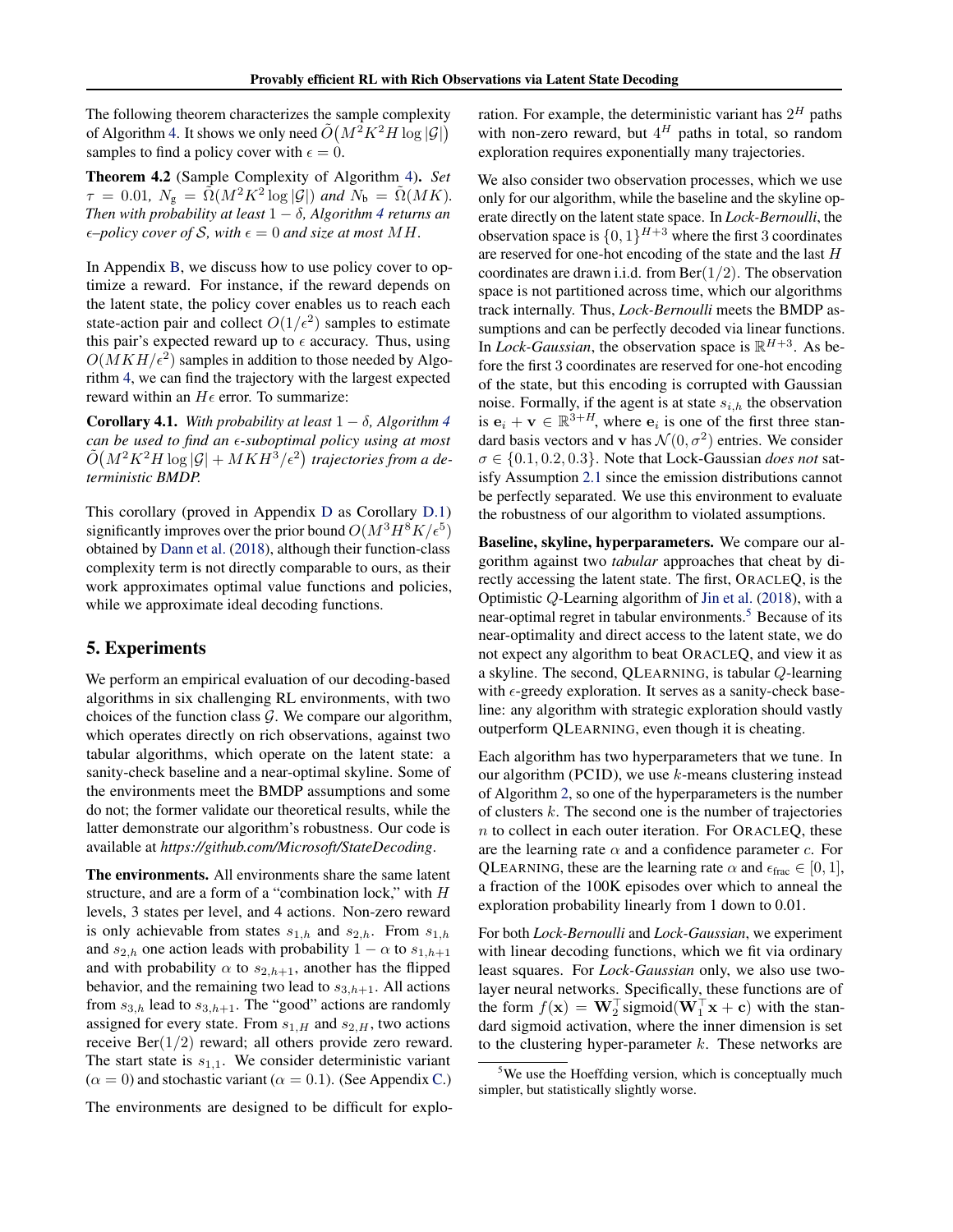

*Figure 1.* Time-to-solve against problem difficulty for the combination lock environment with two observation processes and two function approximation classes. Left: *Lock-Bernoulli* with linear functions. Center: *Lock-Gaussian* with linear functions. Right: *Lock-Gaussian* with neural networks. Top row: deterministic latent transitions. Bottom row: stochastic transitions with switching probability 0.1. ORACLEQ and QLEARNING are cheating and operate directly on latent states.

trained using AdaGrad with a fixed learning rate of 0*.*1, for a maximum of 5K iterations. See Appendix [C](#page-0-0) for more details on hyperparameters and training.

Experimental setup. We run the algorithms on all environments with varying *H*, which also influences the dimension of the observation space. Each algorithm runs for 100K episodes and we say that it has *solved the lock* by episode *t* if at round *t* its running-average reward is  $> 0.25 = 0.5V^*$ . The *time-to-solve* is the smallest *t* for which the algorithm has solved the lock. For each hyperparameter, we run 25 replicates with different randomizations of the environment and seeds, and we plot the median time-to-solve of the best hyperparameter setting (along with error bands corresponding to  $90<sup>th</sup>$  and  $10<sup>th</sup>$  percentiles) against the horizon *H*. Our algorithm is reasonably fast, e.g., a single replicate of the above protocol for the two-layer neural net model and  $H = 50$  takes less than 10 minutes on a standard laptop.

Results. The results are in Figure 1 in a log-linear plot. First, QLEARNING works well for small horizon problems but cannot solve problems with  $H \ge 15$  within 100K episodes, which is not surprising. $6$  The performance curve for QLEARNING is linear, revealing an exponential sample complexity, and demonstrating that these environments cannot be solved with naïve exploration. As a second observation, ORACLEQ performs extremely well, and as we verify in Appendix [C](#page-0-0) demonstrates a linear scaling with *H*. 7

In *Lock-Bernoulli*, PCID is roughly a factor of 5 worse than the skyline ORACLEQ for all values of *H*, but the curves have similar behavior. In Appendix [C,](#page-0-0) we verify a *near-* *linear* scaling with *H*, even better than predicted by our theory. Of course PCID is an exponential improvement over QLEARNING with  $\epsilon$ -greedy exploration here.

In *Lock-Gaussian* with linear functions, the results are similar for the low-noise setting. The performance of PCID degrades as the noise level increases. For example, with noise level  $\sigma = 0.3$ , it fails to solve the stochastic problem with  $H = 40$  in 100K episodes. This is expected, as Assumption [2.1](#page-1-0) is severely violated at this noise level. However, the scaling of the sampling complexity still represents a dramatic improvement over QLEARNING.

Finally, PCID with neural networks is less robust to noise and stochasticity in *Lock-Gaussian*. Here, with  $\sigma = 0.3$ the algorithm is unable to solve the  $H = 30$  problem, both with and without stochasticity, but still does quite well with  $\sigma \in \{0.1, 0.2\}$ . The scaling with *H* is still quite favorable.

Sensitivity analysis. We also perform a simple sensitivity analysis to assess how the hyperparameters *k* and *n* influence the behavior of PCID. We find that if we underestimate either *k* or *n* the algorithm fails, either because it cannot identify all latent states, or it does not collect enough data to solve the regression problems. On the other hand, the algorithm is quite robust to over-estimating both parameters. (See Appendix [C.3](#page-0-0) for further details.)

Summary. We have shown on several rich-observation environments with both linear and non-linear functions that PCID scales to large-horizon rich-observation problems. It dramatically outperforms tabular QLEARNING with  $\epsilon$ greedy exploration, and is roughly a factor of 5 worse than a near-optimal ORACLEQ with an access to the latent state. PCID's performance is robust to hyperparameter choices and degrades gracefully as the assumptions are violated.

<sup>&</sup>lt;sup>6</sup>We actually ran QLEARNING for 1M episodes and found it solves  $H = 15$  with 170K episodes.

 $7$ This is incomparable with the result in [Jin et al.](#page-8-0) [\(2018\)](#page-8-0) since we are not measuring regret here.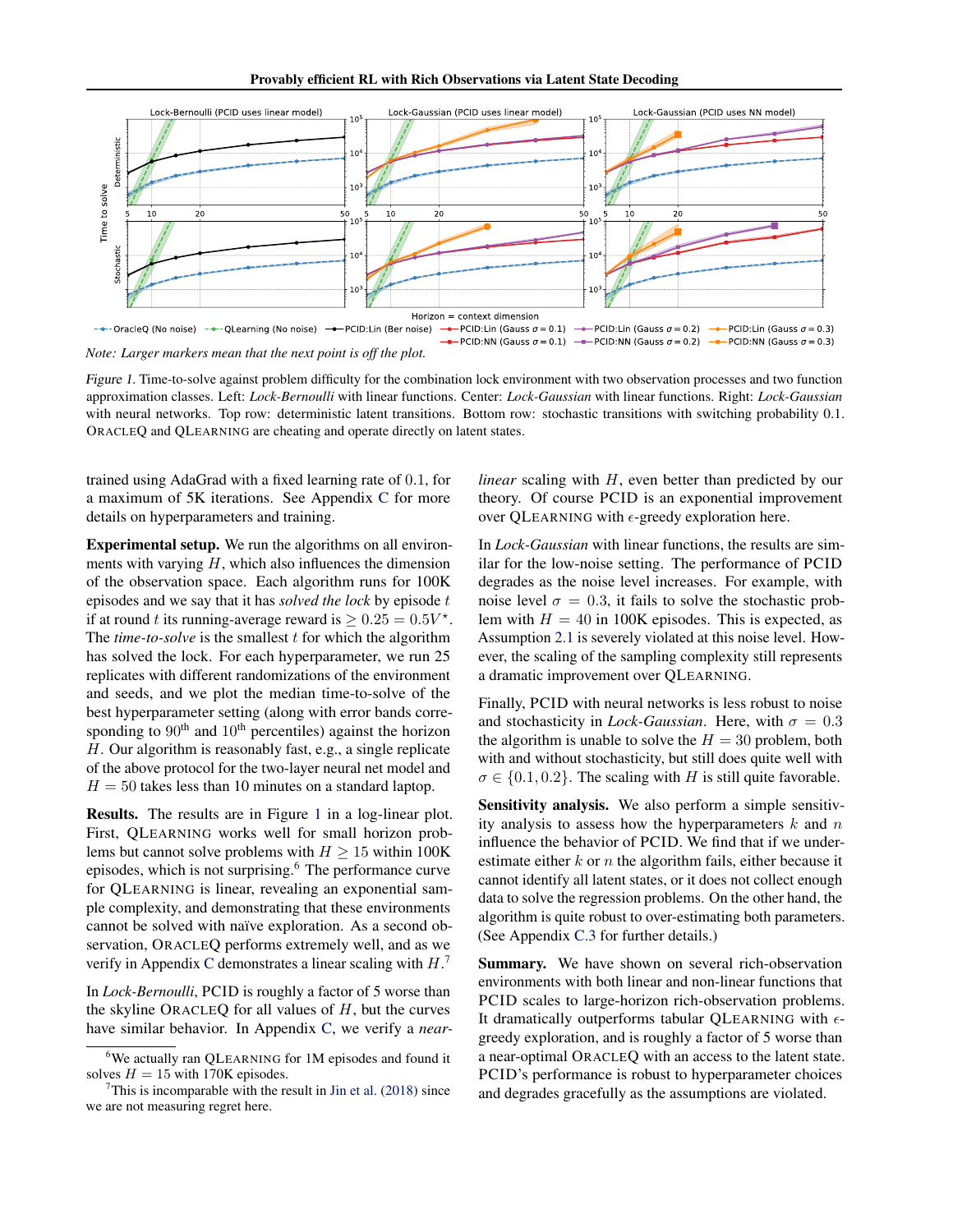## <span id="page-8-0"></span>References

- Antos, A., Szepesvári, C., and Munos, R. Learning near-optimal policies with bellman-residual minimization based fitted policy iteration and a single sample path. *Machine Learning*, 2008.
- Azizzadenesheli, K., Lazaric, A., and Anandkumar, A. Reinforcement learning of POMDPs using spectral methods. In *Conference on Learning Theory*, 2016a.
- Azizzadenesheli, K., Lazaric, A., and Anandkumar, A. Reinforcement learning in rich-observation MDPs using spectral methods. *arxiv:1611.03907*, 2016b.
- Bagnell, J. A., Kakade, S. M., Schneider, J. G., and Ng, A. Y. Policy search by dynamic programming. In *Advances in Neural Information Processing Systems*, 2004.
- Brafman, R. I. and Tennenholtz, M. R-max-a general polynomial time algorithm for near-optimal reinforcement learning. *Journal of Machine Learning Research*, 2002.
- Dann, C., Jiang, N., Krishnamurthy, A., Agarwal, A., Langford, J., and Schapire, R. E. On oracle-efficient PAC reinforcement learning with rich observations. In *Advances in Neural Information Processing Systems*, 2018.
- Ernst, D., Geurts, P., and Wehenkel, L. Tree-based batch mode reinforcement learning. *Journal of Machine Learning Research*, 2005.
- Givan, R., Dean, T., and Greig, M. Equivalence notions and model minimization in Markov decision processes. *Artificial Intelligence*, 2003.
- Hallak, A., Di-Castro, D., and Mannor, S. Model selection in Markovian processes. In *International Conference on Knowledge Discovery and Data Mining*, 2013.
- Jaksch, T., Ortner, R., and Auer, P. Near-optimal regret bounds for reinforcement learning. *Journal of Machine Learning Research*, 2010.
- Jiang, N., Kulesza, A., and Singh, S. Abstraction selection in model-based reinforcement learning. In *International Conference on Machine Learning*, 2015.
- Jiang, N., Krishnamurthy, A., Agarwal, A., Langford, J., and Schapire, R. E. Contextual decision processes with low Bellman rank are PAC-learnable. In *International Conference on Machine Learning*, 2017.
- Jin, C., Allen-Zhu, Z., Bubeck, S., and Jordan, M. I. Is Q-learning provably efficient? In *Advances in Neural Information Processing Systems*, 2018.
- Johnson, M., Hofmann, K., Hutton, T., and Bignell, D. The Malmo Platform for artificial intelligence experimentation. In *International Joint Conference on Artificial Intelligence*, 2016.
- Kearns, M. and Singh, S. Near-optimal reinforcement learning in polynomial time. *Machine learning*, 2002.
- Krishnamurthy, A., Agarwal, A., and Langford, J. PAC reinforcement learning with rich observations. In *Advances in Neural Information Processing Systems*, 2016.
- Lattimore, T. and Hutter, M. PAC bounds for discounted MDPs. In *International Conference on Algorithmic Learning Theory*, 2012.
- Mnih, V., Kavukcuoglu, K., Silver, D., Rusu, A. A., Veness, J., Bellemare, M. G., Graves, A., Riedmiller, M., Fidjeland, A. K., Ostrovski, G., Petersen, S., Beattie, C., Sadik, A., Antonoglou, I., King, H., Kumaran, D., Wierstra, D., Legg, S., and Hassabis, D. Human-level control through deep reinforcement learning. *Nature*, 2015.
- Oh, J., Singh, S., and Lee, H. Value prediction network. In *Advances in Neural Information Processing Systems*, 2017.
- Ortner, R., Maillard, O.-A., and Ryabko, D. Selecting near-optimal approximate state representations in reinforcement learning. In *International Conference on Algorithmic Learning Theory*, 2014.
- Osband, I., Blundell, C., Pritzel, A., and Van Roy, B. Deep exploration via bootstrapped DQN. In *Advances in Neural Information Processing Systems*, 2016.
- Ostrovski, G., Bellemare, M. G., Oord, A. v. d., and Munos, R. Count-based exploration with neural density models. In *International Conference on Machine Learning*, 2017.
- Papadimitriou, C. H. and Tsitsiklis, J. N. The complexity of markov decision processes. *Mathematics of operations research*, 12(3):441–450, 1987.
- Pathak, D., Agrawal, P., Efros, A. A., and Darrell, T. Curiosity-driven exploration by self-supervised prediction. In *International Conference on Machine Learning*, 2017.
- Silver, D., van Hasselt, H., Hessel, M., Schaul, T., Guez, A., Harley, T., Dulac-Arnold, G., Reichert, D., Rabinowitz, N., Barreto, A., and Degris, T. The predictron: End-toend learning and planning. In *International Conference on Machine Learning*, 2017.
- Weissman, T., Ordentlich, E., Seroussi, G., Verdu, S., and Weinberger, M. J. Inequalities for the L1 deviation of the empirical distribution. *Hewlett-Packard Labs, Tech. Rep*, 2003.